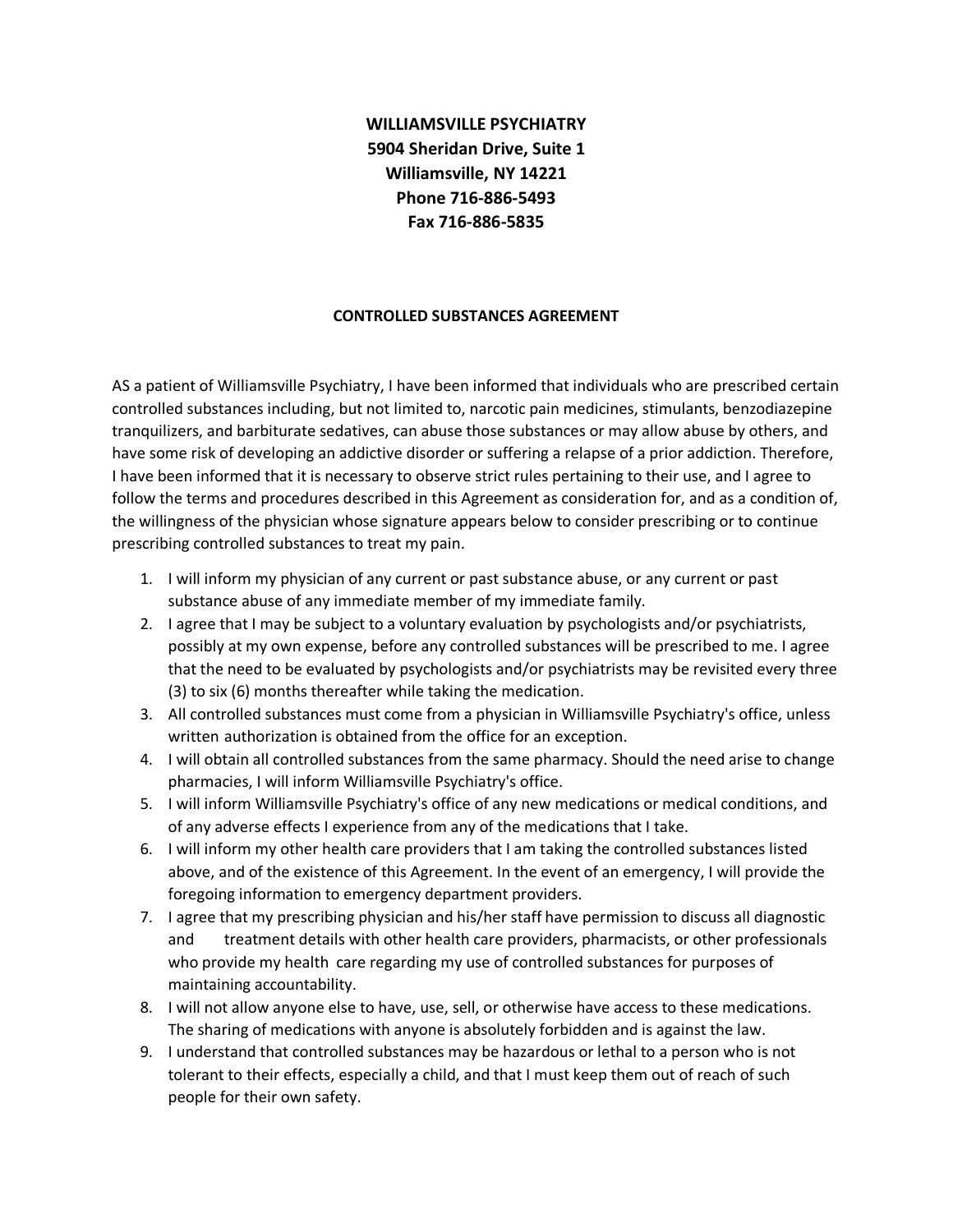- 10. I understand that tampering with a written prescription is a felony and I will not change or tamper with my doctor's written prescription.
- 11. I am aware that attempting to obtain a controlled substance under false pretenses is illegal.
- 12. I agree not to alter my medication in any way, and I will take my medication whole, and it will not be broken, chewed, crushed, injected, or snorted.
- 13. I will take my medication as instructed and prescribed, and I will not exceed the maximum prescribed dose. Any change in dosage must be approved by a Williamsville Psychiatry physician.
- 14. I understand that these drugs should not be stopped abruptly, as withdrawal syndromes may develop.
- 15. I will cooperate with unannounced urine or serum toxicology screenings as may be requested, as well as any random pill counts of medication by Williamsville Psychiatry. Failure to comply may result in immediate discharge from the practice.
- 16. I understand that the presence of unauthorized and/or illegal substances in the screenings described in the paragraph above may prompt referral for assessment for a substance abuse disorder or discharge from the practice.
- 17. I understand that medications may not be replaced if they are lost, damaged, or stolen. If any of these situations arise that cause me to request an early refill of my medication, a copy of a filed police report or a statement from me explaining the circumstances may be required before additional prescriptions are considered. If I request an early refill secondary to lost, damaged, or stolen prescriptions twice within a year, I may be discharged from the practice.
- 18. I understand that a prescription may be given early if the physician or the patient will be out of town when the refill is due. These prescriptions will contain instructions to the pharmacist that the prescription(s) may not be filled prior to the appropriate date.
- 19. If the responsible legal authorities have questions concerning my treatment, as may occur, for example, if I obtained medication at several pharmacies, all confidentiality is waived, and these authorities may be given full access to my full records of controlled substances administration.
- 20. I will keep my scheduled appointments in order to receive medication renewals. If I need to cancel my appointment, I will do so a minimum of twenty-four (24) hours before it is scheduled.
- 21. I understand that I may be asked to bring my medications in their original container to the Williamsville Psychiatry office while I am on controlled medication.
- 22. Refills generally will not be given over the phone, after office hours, during the weekends, and on holidays.
- 23. I understand that any medical treatment is initially a trial, with the goal of treatment being to improve the quality of life and ability to function and/or work. These parameters will be assessed periodically to determine the benefits of continued therapy, and continued prescription is contingent on whether my physician believes that the medication usage benefits me. I will comply with all treatments as outlined by my physician at Williamsville Psychiatry.
- 24. I have been explained the risks and potential benefits of these therapies, including, but not limited to, psychological addiction, physical dependence, withdrawal and over dosage.
- 25. I understand that failure to adhere to these policies and/or failure to comply with physician's treatment plan may result in cessation of therapy with controlled substance prescribing by this physician or referral for further specialty assessment, as well as possible discharge from the practice.